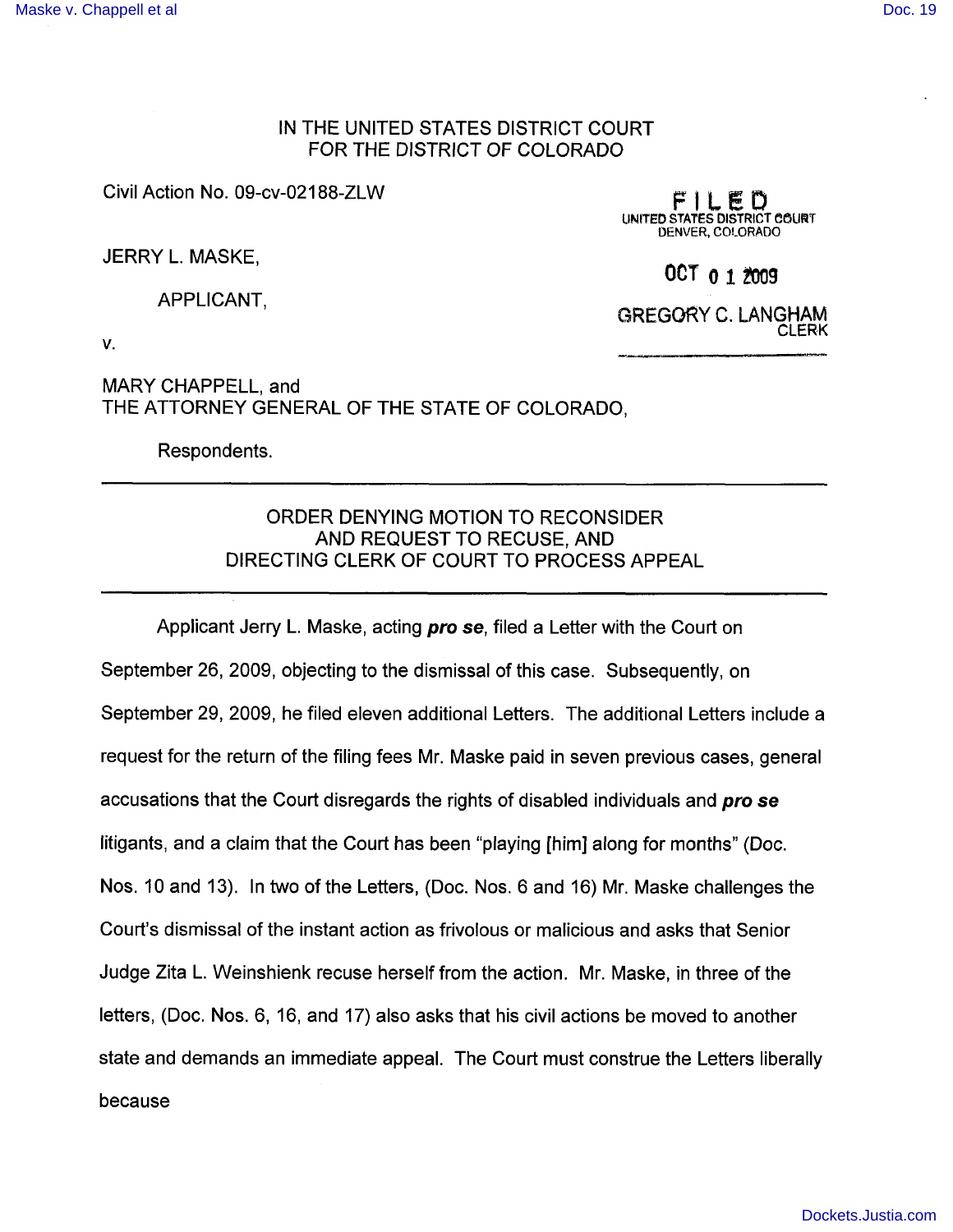Mr. Maske is a *pro se* litigant. See Haines v. Kerner, 404 U.S. 519, 520-21 (1972); Hall v. Bellmon, 935 F.2d 1106, 1110 (10th Cir. 1991).

First, with respect to Mr. Maske's request for recusal, 28 U.S.C. § 144 provides a procedure whereby a party to a proceeding may request the judge before whom the matter is pending to recuse herself based upon personal bias or prejudice either against the moving party or in favor of any adverse party. In a request for recusal of a judge, § 144 requires the moving party to submit to the court a timely and sufficient affidavit of personal bias and prejudice. See Green v. Branson, 108 F.3d 1296, 1305 (10th Cir. 1997). "The affidavit must state with required particularity the identifying facts of time, place, persons, occasion, and circumstances." Hinman v. Rogers, 831 F.2d 937, 939 (10th Cir. 1987). Although a court must accept the facts alleged in the supporting affidavit under § 144 as true, the affidavit is construed strictly against the party seeking recusal. See Glass v. Pfeffer, 849 F.2d 1261, 1267 (10th Cir. 1988). "[T]here is a substantial burden on the moving party to demonstrate that the judge is not impartial." United States v. Burger, 964 F.2d 1065, 1070 (10th Cir. 1992).

Title 28 U.S.C. § 455(a) provides that a judge "shall disqualify [herself] in any proceeding in which [her] impartiality might reasonably be questioned." The goal of this provision is to avoid even the appearance of partiality. See Liljeberg v. Health Servs. **Acquisition Corp.**, 486 U.S. 847, 860 (1988). Pursuant to  $\S$  455, a court is not required to accept all factual allegations as true "and the test is whether a reasonable person, knowing all the relevant facts, would harbor doubts about the judge's impartiality." Glass, 849 F.2d at 1268 (internal quotation marks omitted). The standard is completely objective and the inquiry is limited to outward manifestations and

 $\overline{2}$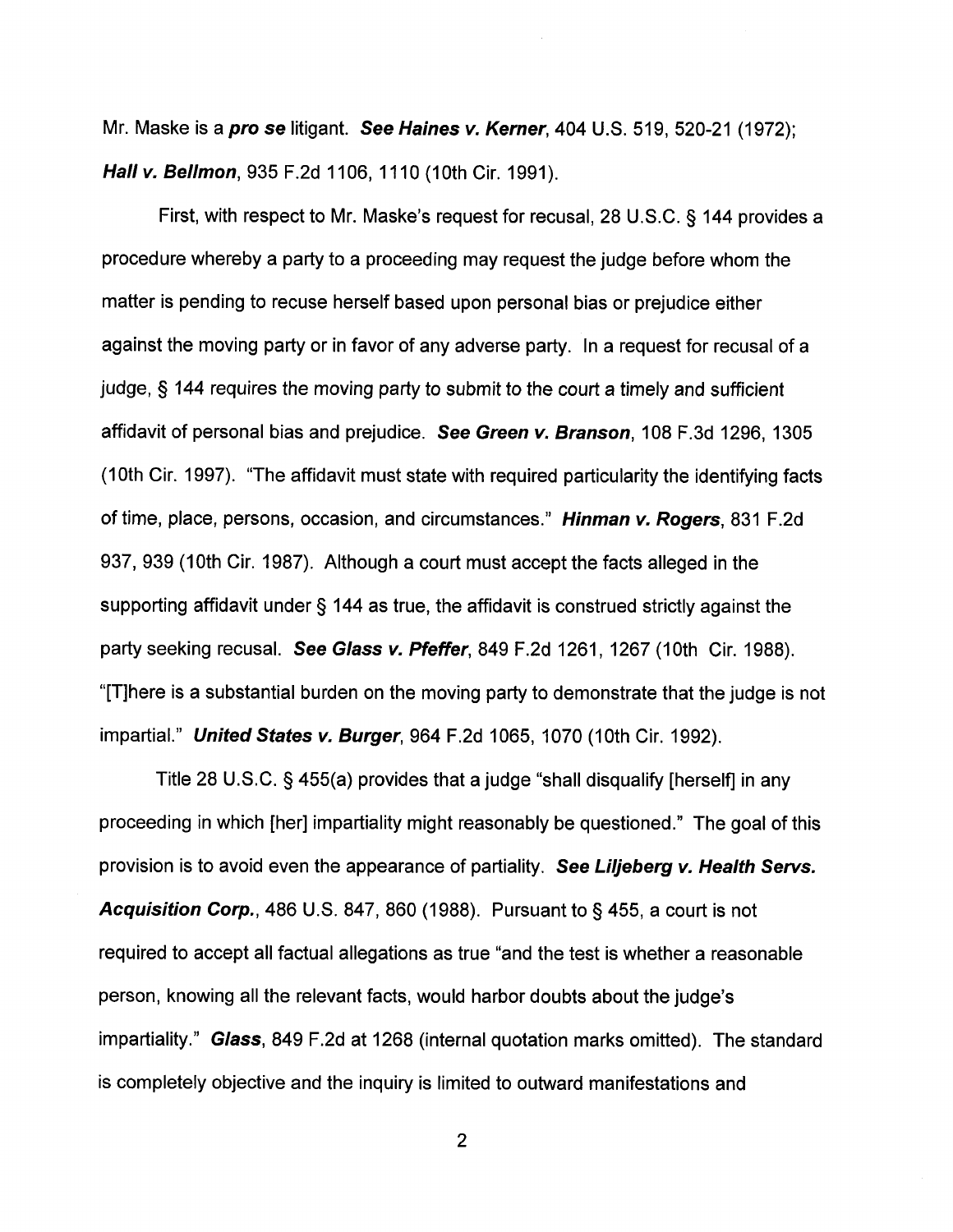reasonable inferences drawn therefrom. See United States v. Cooley, 1 F.3d 985, 993 (10th Cir. 1993).

Mr. Maske alleges that the Court has "nick-picked apart" every civil action that he has filed with the Court (Doc. No. 6) and that the Court does not respect the rights of disabled individuals and of **pro se** litigants. Taking into consideration the substance of the forty-four actions Mr. Maske has filed with the Court in the past six months, and his inability to state a nonfrivolous claim, the Court finds that Mr. Maske fails to demonstrate that disqualification is appropriate pursuant to either 28 U.S.C. §§ 144 or 455(a). "[J]udicial rulings alone almost never constitute a valid basis for a bias or partiality motion." Liteky v. United States, 510 U.S. 540, 555 (1994). Therefore, the request for a recusal will be denied.

As for Mr. Maske's request for a transfer of venue and possible reconsideration of the Court's dismissal of the action, a litigant subject to an adverse judgment, and who seeks reconsideration by the district court of that adverse judgment, may "file" either a motion to alter or amend the judgment pursuant to Fed. R. Civ. P. 59(e) or a motion seeking relief from the judgment pursuant to Fed. R. Civ. P. 60(b)." Van Skiver v. United States, 952 F.2d 1241, 1243 (10th Cir. 1991). A postjudgment motion filed within ten days of a final judgment should be construed as a Rule 59(e) motion. Id.; see also Dalton v. First Interstate Bank, 863 F.2d 702, 703 (10th Cir. 1988). A motion for reconsideration filed more than ten days after the final judgment in an action should be considered pursuant to Rule 60(b). Van Skiver, 952 F.2d at 1243.

Final decisions are those that end the litigation on the merits and leave nothing for the district court to do except execute the judgment. Van Cauwenberghe v. Biard,

3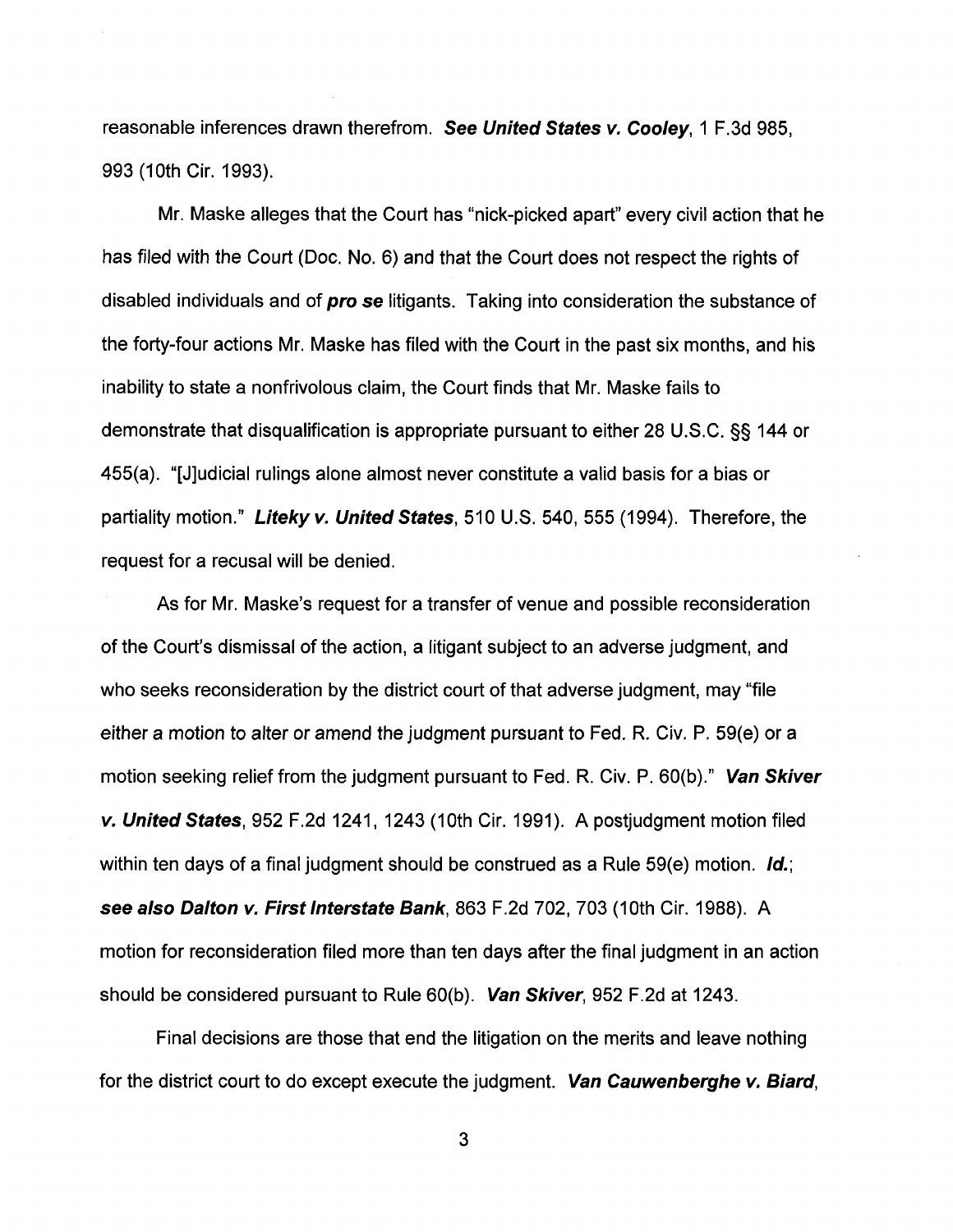486 U.S. 517, 521-22 (1988); **In re Durability, Inc.**, 893 F.2d 264, 265 (10th Cir. 1990). "It is well settled that an order dismissing the action . . . is a final judgment." **Sherr v. Sierra Trading Corp.**, 492 F.2d 971, 978 (10th Cir. 1974). The September 24, 2009, Order denied the Application and dismissed the action. Mr. Maske filed his first Letter challenging the dismissal of this case on September 26, 2009, and the other eleven Letters on September 29, 2009, all within ten days of the final judgment in the instant action. The Letters, to the extent they challenge the dismissal of this case, properly are filed as a Motion to Reconsider pursuant to Fed. R. Civ. P. 59(e).

A motion to alter or amend that reiterates issues originally raised in the application and that seeks to challenge the legal correctness of the court's judgment by arguing that the district court misapplied the law or misunderstood the litigant's position correctly is asserted pursuant to Fed. R. Civ. P. 59(e). **See Van Skiver**, 952 F.2d at 1244. Upon consideration of the construed Motion to Reconsider and the entire file, the Court concludes that Mr. Maske fails to demonstrate some reason why the Court should alter or amend the September 24, 2009, Order of Dismissal in this action and consider a change of venue. Therefore, the Motion to Reconsider will be denied.

The Court also notes that the eleven Letters Mr. Maske filed on September 29, 2009, are harassing, in both tone and volume. Mr. Maske is directed to refrain from filing any further unnecessary Letters with this Court. Furthermore, the request for a refund by Mr. Maske, in Document No. 15, is denied as inappropriately filed in this case. Mr. Maske is asking for the return of the filing fees that he has paid in other cases. In any event, the filing fee is not refundable. Accordingly, it is

4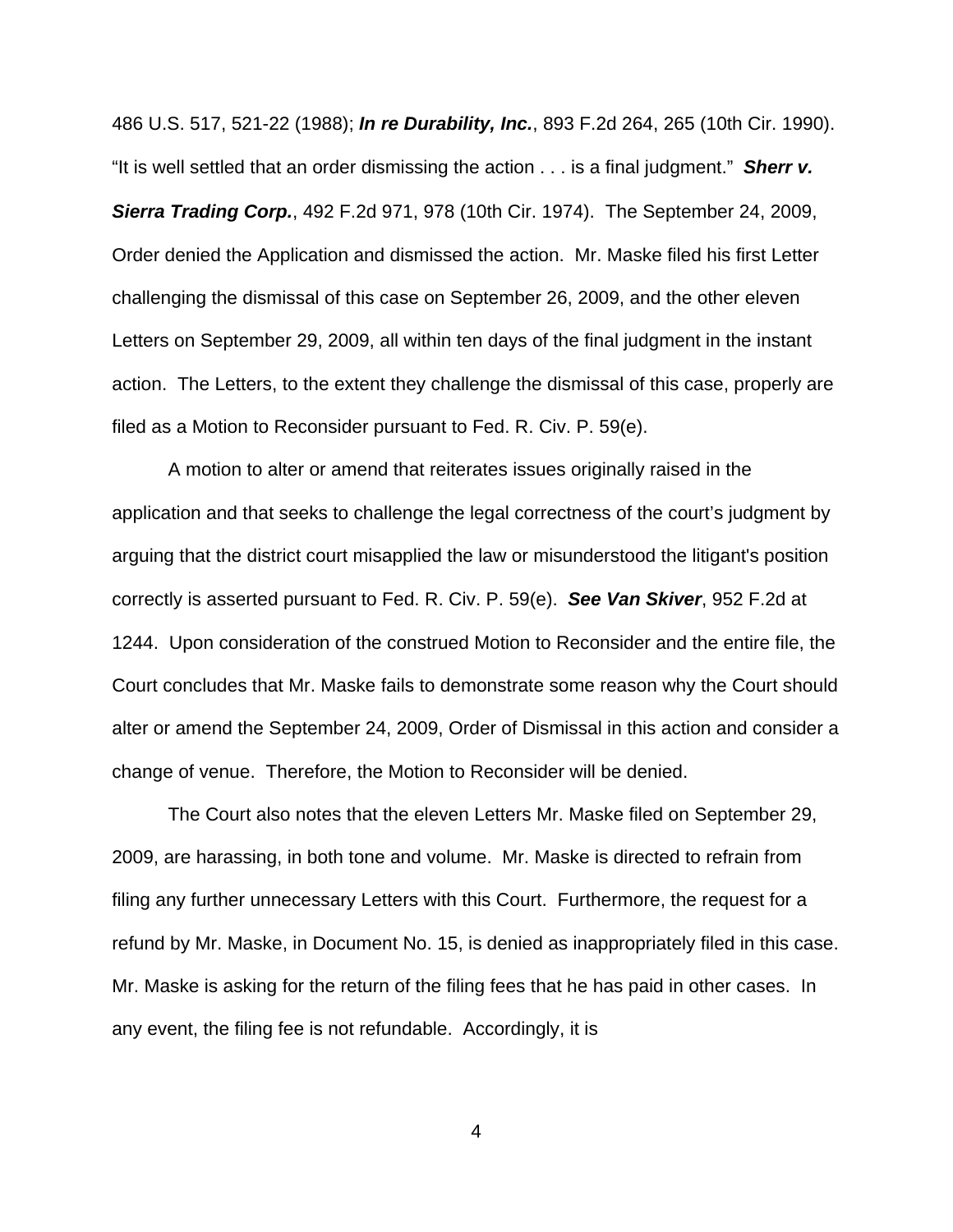ORDERED that the request for recusal, contained in the September 26, 2009, Letter (Doc. No. 6) is denied. It is

FURTHER ORDERED that the September 26, 2009, Letter is construed in part as a Motion to Reconsider filed pursuant to Fed. R. Civ. P. Rule 59(e) and is denied. It is

FURTHER ORDERED that the request for a refund (Doc. No. 15) is denied as inappropriately filed in this case. It is

FURTHER ORDERED that the Clerk of the Court is directed to construe and process Document Nos. 6, 16, and 17 as one Notice of Appeal.

DATED at Denver, Colorado, this  $\overline{\mathcal{M}}$  day of  $\overline{\mathcal{L}}$   $\overline{\mathcal{L}}$   $\overline{\mathcal{L}}$  . 2009.

BY THE COURT:

ZITA L. WEINSHIENK, Senior Judge United States District Court